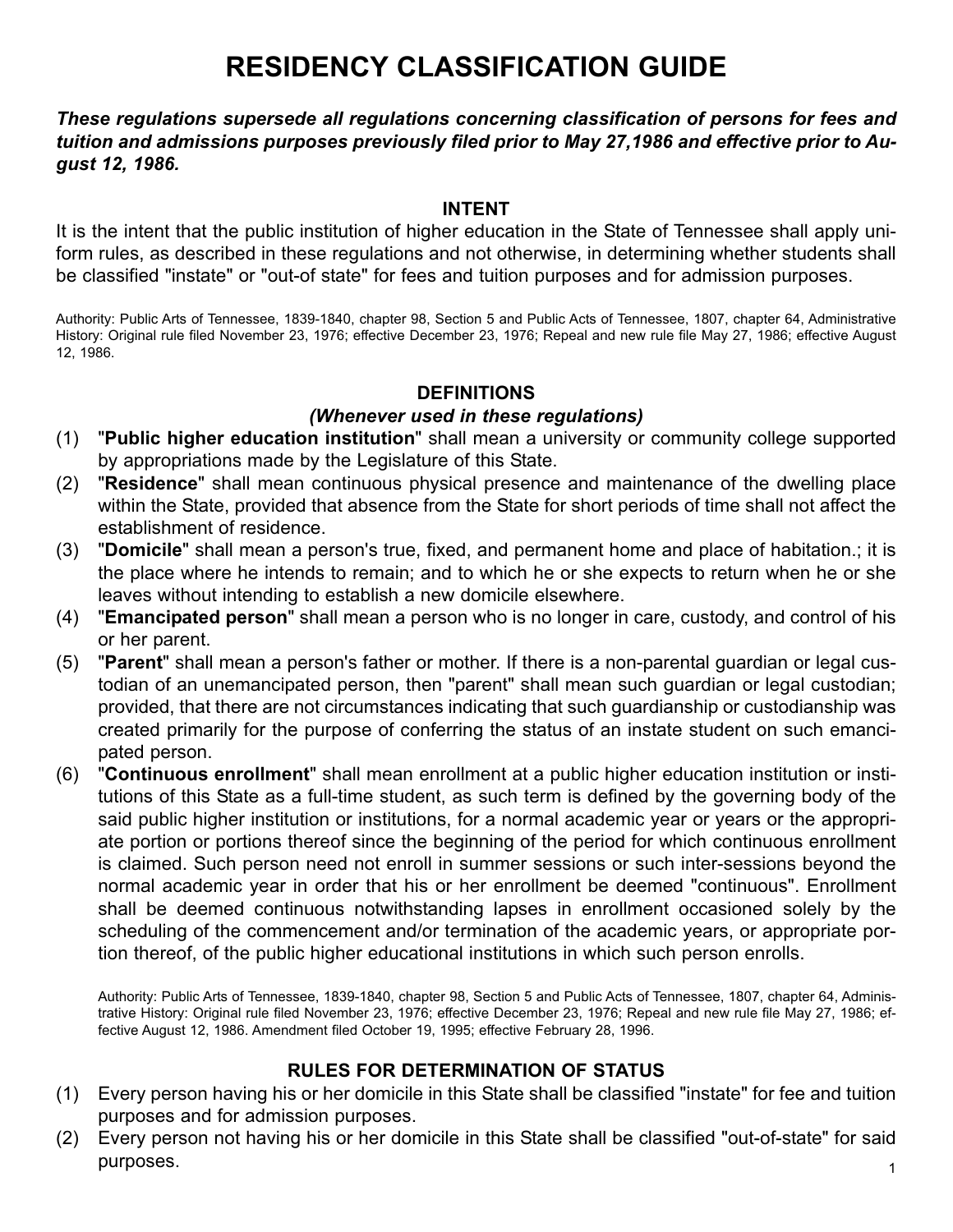(3) The domicile of an unemanicipated person is that of his or her parent. Unemancipated students of divorced parents shall be classified "instate" when one parent, regardless of custodial status, is domiciled in Tennessee.

Authority: Public Arts of Tennessee, 1839-1840, chapter 98, Section 5 and Public Acts of Tennessee, 1807, chapter 64, Administrative History: Original rule filed November 23, 1976; effective December 23, 1976; Repeal and new rule file May 27, 1986; effective August 12, 1986. Amendment filed October 19, 1995; effective February 28, 1996.

## **OUT-OF-STATE STUDENTS WHO ARE NOT REQUIRED TO PAY OUT-OF-STATE TUITION**

- (1) An unemanicipated, currently enrolled student shall be reclassified out-of-state student should his or her parent, having theretofore been domiciled in the State, remove from the State. However, such student shall not be required to pay out-of-state tuition nor be treated as an out-of-state student for admission purposes so long as his or her enrollment at a public higher educational institution or institutions shall be continuous.
- (2) An unemancipated person whose parent is not domiciled in this State but is a member of the armed forces and stationed in this State, or who are stationed at Fort Campbell pursuant to military orders shall be classified out-of-state but shall not be required to pay out-of-state tuition. Such a person, while in continuous attendance toward the degree for which he or she is currently enrolled, shall not be required to pay out-of-state tuition if his or her parent thereafter is transferred on military orders.
- (3) A person whose domicile is in a county or another state lying immediately adjacent to Montgomery County, or whose place of residence is within thirty (30) miles of Austin Peay University shall be classified out-of-state but shall not be required to pay out-of-state tuition at Austin Peay University. Provided, however, that there be no teacher college or normal school within the nonresident's own state, of equal distance to the said nonresident's bona fide place of residence.
- (4) Part-time students who are not domiciled in this State, but who are employed full-time in the State or who are stationed at Fort Campbell pursuant to military orders, shall be classified out-of-state but not be required to pay out-of-state tuition. This shall apply to part-time students who are employed in the State by more than one employer, resulting in the equivalent of full-time employment.
- (5) Military personnel and their spouses stationed in the State of Tennessee who should be classified as out-of-state in accordance with other provisions of these regulations will be classified as outof-state but shall not be required to pay out-of-state tuition.
- (6) A person who is domiciled in the Kentucky counties of Fulton, Hickman, or Graves shall be classified as out-of-state and shall not be required to pay out-of-state tuition at The University of Tennessee at Martin if qualified for admission. This exemption is on the condition that Murray State University in Murray, Kentucky continue to admit Tennessee residents from selected Tennessee counties to enroll in that institution without payment of out-of-state tuition.
- (7) Any dependent child not domiciled in Tennessee but who qualifies and is selected to receive a scholarship under the Dependent Children Scholarship Act (T.C.A. 49-4-704) because his or her parent is a law enforcement officer, fireman, or emergency service technician who was killed or totally and permanently disabled while performing duties within the scope of employment, shall be classified as out-of-state but shall not be required to pay out of state tuition.
- (8) The spouse of a student classified as "instate" shall also be classified "instate".
- (9) Students not domiciled in Tennessee but are selected to participate in specified institutional undergraduate Honors Programs shall be classified as out-of-state but shall not be required to pay out of state tuition.
- (10) A person whose domicile is in Mississippi County, Arkansas, or either Dunkin County or Pemiscot County, Missouri, and who is admitted to Dyersburg State Community College, shall be classified as out-of-state but shall not be required to pay out of state tuition.